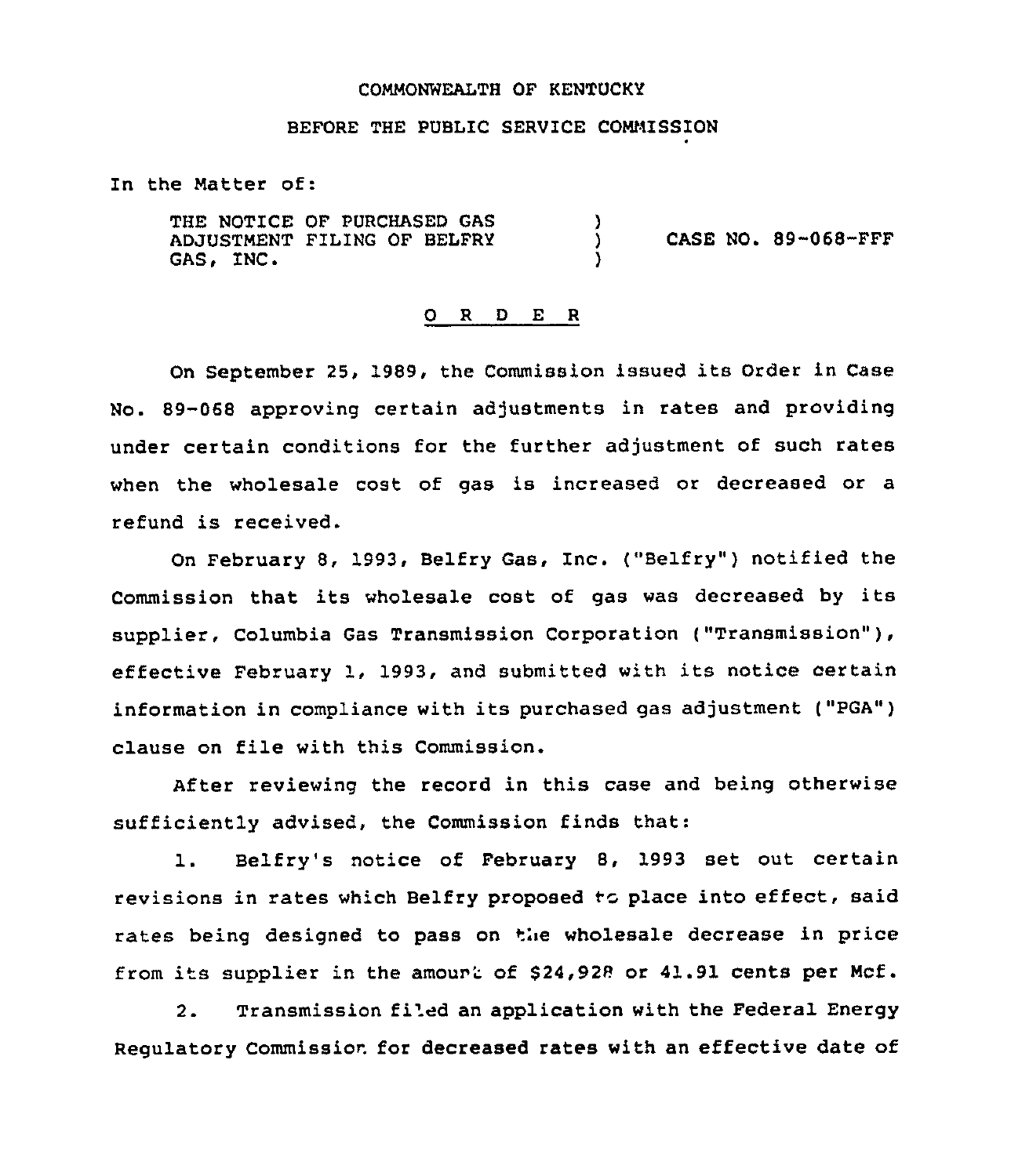February 1, 1993. Transmission's rates are subject to refund; hence, Belfry's rates should be subject to refund.

3. Belfry should file with this Commission the amount of any overcollections received from February 1, 1993 to the date the approved rates are implemented, along with a refund plan.

4. Belfry's adjustment in rates under the purchased gas adjustment provisions approved by the Commission in its Order in Case No. 89-068, dated September 25, 1989, is fair, just, and reasonable, in the public interest, and should be effective with gas supplied on and after February 1, 1993, subject to refund.

IT IS THEREFORE ORDERED that:

1. The rates in the Appendix, attached hereto and incorporated herein, are fair, just, and reasonable and are approved effective with gas supplied on and after February 1, 1993, subject to refund.

2. Within 30 days of the date of this Order, Belfry shall file with this Commission its revised tariffs setting out the rates authorized herein.

3. Within 30 days of the date of this Order, Belfry shall file the amount of excess revenues collected, along with a refund plan.

 $-2-$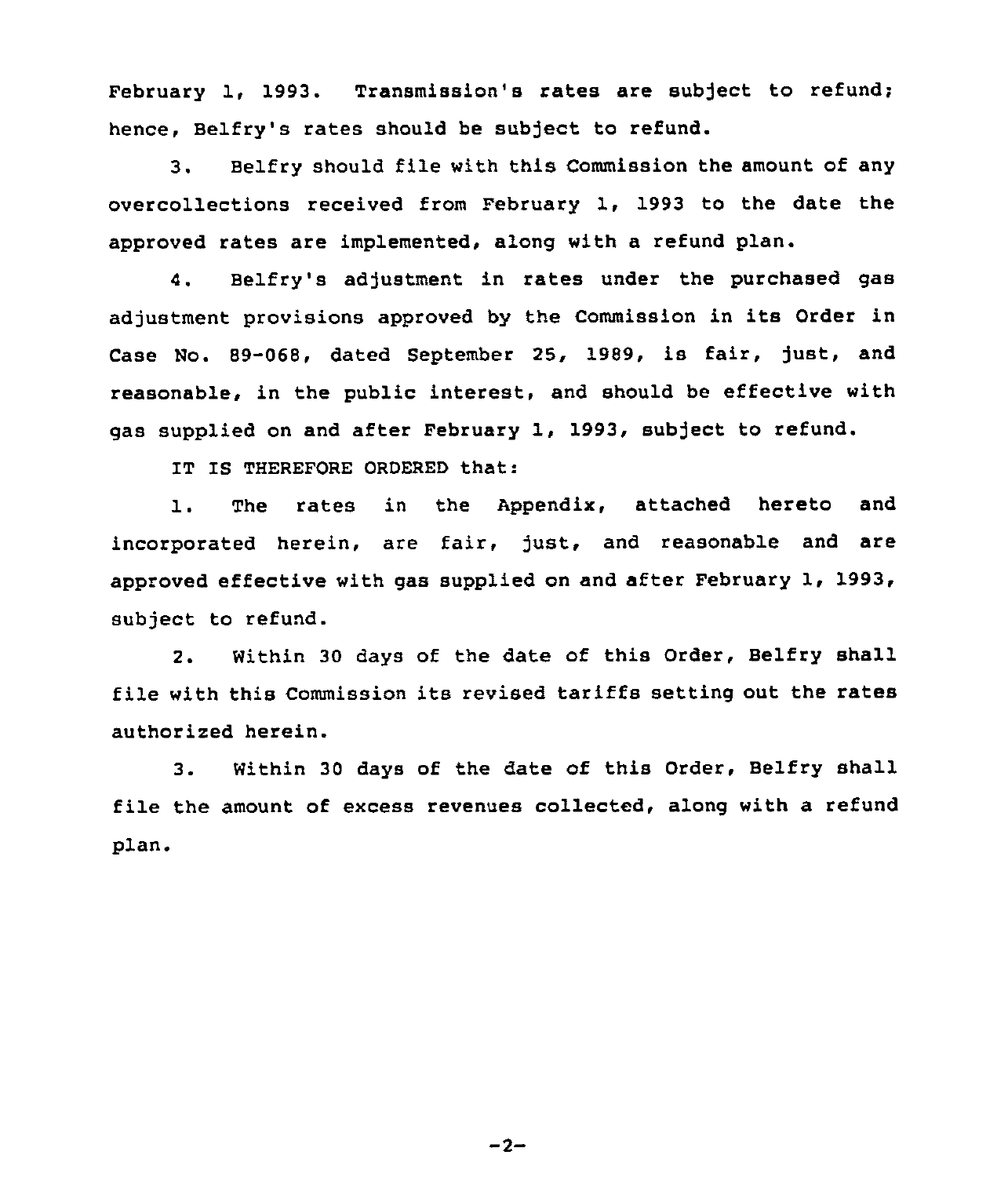Done at Frankfort, Kentucky, this 1st day of March, 1993.

PUBLIC SERVICE COMMISSION

 $\frac{C_{u}}{C_{\text{pair}}-1}$   $\frac{C_{u}}{C_{\text{pair}}}$ Chairman

Chairman<br>Vice Chairman

Commission

ATTEST:

 $\ddot{\phantom{1}}$ 

 $100$ 

Executive Director